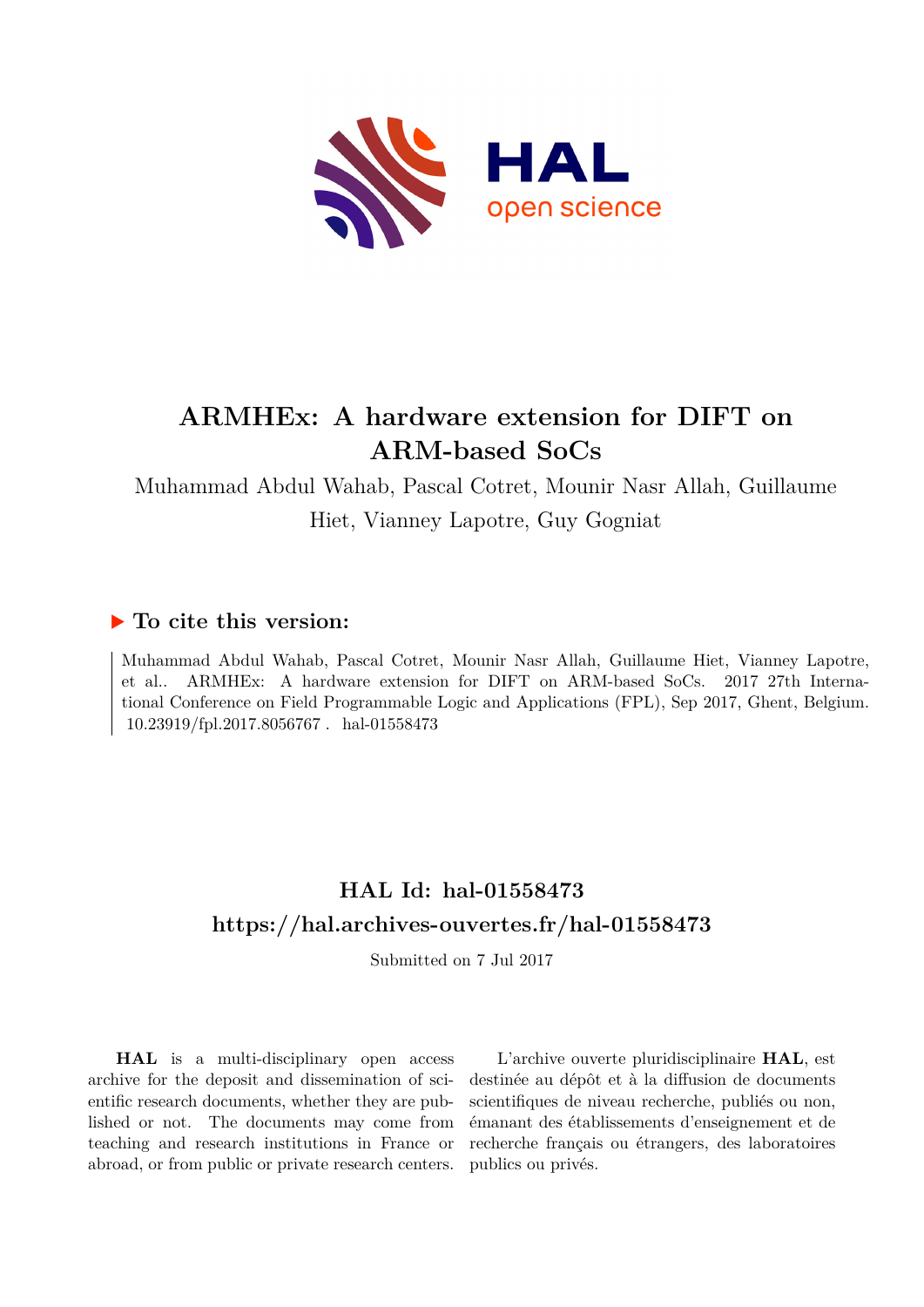# ARMHEx: A hardware extension for DIFT on ARM-based SoCs

Muhammad A. Wahab\*, Pascal Cotret\*, Mounir N. Allah<sup>†</sup>, Guillaume Hiet<sup>†</sup>, Vianney Lapôtre‡ and Guy Gogniat<sup>‡</sup>

\*IETR, SCEE research group - CentraleSupélec, Rennes, FRANCE

Email: firstname.lastname@centralesupelec.fr

<sup>†</sup> INRIA, CIDRE research groupe – CentraleSupélec, Rennes, FRANCE

Email: firstname.lastname@centralesupelec.fr

‡Univ. Bretagne-Sud, UMR CNRS 6285, Lab-STICC, Lorient, France,

Email: firstname.lastname@univ-ubs.fr

*Abstract*—Security is a major issue nowadays for the embedded systems community. Untrustworthy authorities may use a wide range of attacks in order to retrieve critical information. This paper introduces ARMHEx, a practical solution targeting DIFT (*Dynamic Information Flow Tracking*) on ARM-based SoCs (e.g. Xilinx Zynq). Current DIFT implementations suffer from two major drawbacks. First, recovering required information for DIFT is generally based on software instrumentation leading to high time overheads. ARMHEx takes profit of ARM CoreSight debug components and static analysis to drastically reduce instrumentation time overhead (up to 90% compared to existing works). Then, security of the DIFT hardware extension itself is not considered in related works. In this work, we tackle this issue by proposing a solution based on ARM Trustzone.

#### I. INTRODUCTION

During the last decade, several software security vulnerabilities have been discovered. Even if patches were delivered, there is always a game of cat and mouse between security developers and hackers on such systems containing confidential data and services which require a high level of integrity. A first solution to tackle this issue consists in using different techniques such as patch management, careful code reviews, static analyses or by choosing managed languages such as Java that are considered more robust. However, none of these techniques are sufficient in practice to get rid of all vulnerabilities.

Access control or cryptography can be used to limit access to confidential data or to enforce integrity. However, such techniques do not provide any guarantees once access is granted or data decrypted. Therefore, hardware manufacturers are more and more inclined to integrate specific security features in their CPUs: for instance, ARM has proposed Trustzone and Intel has recently proposed SGX. Such solutions are mainly used to isolate trusted software from other untrusted applications. They cannot protect untrusted software which is the goal of this work. Monitoring applications at runtime to check their behavior is a complementary solution. Among the different existing approaches, IFT (*Information Flow Tracking*) is an appealing solution that consists in tracking the dissemination of data inside the system. Two approaches can be defined:

- SIFT (*Static Information Flow Tracking*). This is an offline analysis of the application aiming to check that all branches of the control flow graph are trustworthy. SIFT is mainly used for testing an application binary.
- DIFT (*Dynamic Information Flow Tracking*). DIFT is performed at runtime: it monitors data flow of the application binary in order to check if the execution is safe. DIFT is used to protect against software attacks (such as buffer

overflows, format-string attacks, SQL injection, cross-site scripting, etc.) or used for data leakage prevention.

This work is based on an hybrid approach combining SIFT and DIFT [1]: both dynamic and hybrid IFTs will be cited as DIFT in this work. DIFT consists of performing three operations:

- 1) Tag initialization: it consists in attaching tags to information containers (e.g. file, variable, memory word, etc). Those tags corresponds to the security level or the type of data they contain.
- 2) Tag propagation: tags need to be propagated from source operands to destination operands to track information flows resulting from the execution of each CPU instruction.
- 3) Tag Check: tags are checked with a security policy, at runtime and on a regular basis, to ensure that critical information is not handled by untrusted functions or entities.

Solutions relying on software methods are penalized by high time overheads: even if system security is preserved, software DIFT is unusable in practice. Recently, an interest has arisen in heterogeneous architectures (including a hardcore processor and reconfigurable logic) for DIFT mechanisms: hardware modules are used to improve DIFT performance while keeping strong security properties. Furthermore, recent technologies combining hardcore processors with reconfigurable logic open interesting features in the context of hardware/software information flow tracking.

This paper is organized as follows. Section II introduces the main contributions regarding DIFT solutions. The threat model and assumptions are described in Section III. Our proposed approach, ARMHEx, is presented in Section IV. ARMHEx design and its implementation are discussed in Section V. Then, implementation results are given in Section VI. Finally, Section VII gives some conclusions and future perspectives for ARMHEx.

#### II. RELATED WORK

In order to overcome high time overheads of software solutions for DIFT (at least 300% [8]–[10]), hardware mechanisms were implemented. We can distinguish four main approaches:

- 1) Filtering hardware accelerator ([11], [12]). Instead of computing tags for each CPU instruction (as done in other approaches), this approach proposes to filter monitored events (e.g. system calls) before computing tags to lower DIFT time overhead.
- 2) In-core ([13], [14]). This approach relies on a deeply revised processor pipeline. Each stage of the pipeline is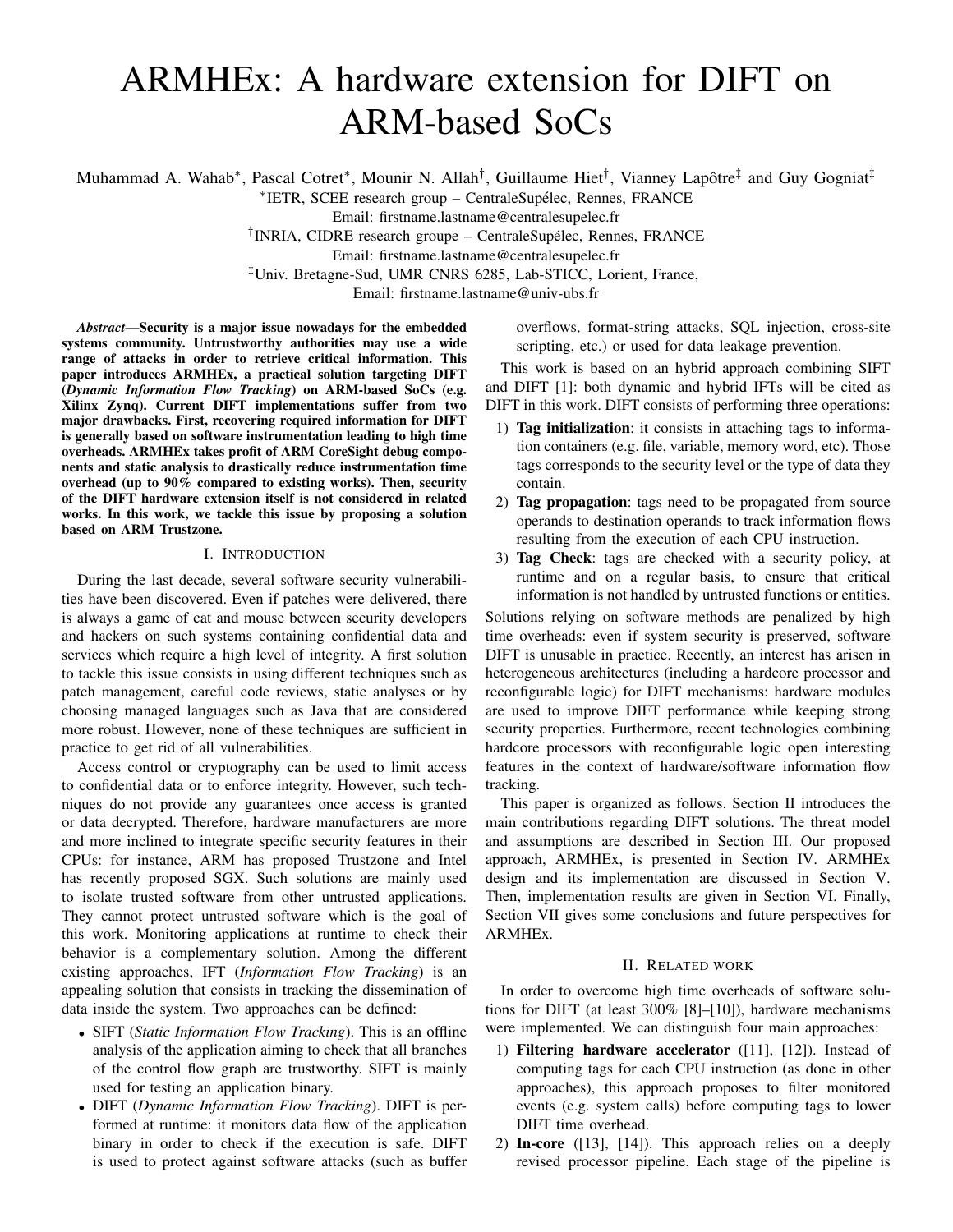| <b>Related work</b>                       | <b>Experimental</b><br><b>Target</b> | Hardcore<br>portability | <b>Communication interface</b>                                       | <b>Interface</b><br>simulated | Coprocessor<br>isolated |
|-------------------------------------------|--------------------------------------|-------------------------|----------------------------------------------------------------------|-------------------------------|-------------------------|
| Kannan et al. [2]<br>Deng et al. [3], [4] | Softcore                             | No                      | Signals                                                              | No.                           | N <sub>0</sub>          |
| Heo et al. $[5]$<br>Davi et al. [6]       | Softcore                             | Yes                     | System bus                                                           | No.                           | N <sub>0</sub>          |
| Lee et al. $[7]$                          | Softcore                             | Yes                     | CDI(Core Debug Interface)                                            | Yes                           | No.                     |
| <b>ARMHEx</b>                             | Zynq SoC<br>$(ARM + FPGA)$           | Yes                     | <b>EMIO</b> ( <i>Extended Multiplexed</i><br>$I/Os$ ) and System bus | No                            | Yes                     |

TABLE I: Features comparison with related work (Off-core approaches)

duplicated with a hardware module in order to propagate tags all along the program execution. In [15], PUMP architecture modifies the CPU architecture to make DIFT computations in the processor pipeline. This in-core approach is not feasible with hardcore CPU such as ARM Cortex-A9 considered in this work.

- 3) Offloading ([16], [17]). In this case, DIFT operations are computed by a second general purpose processor. The required information for DIFT (i.e. PC register value, instruction encoding and load/store memory addresses) is sent by the processor running the application.
- 4) Off-core ([2]–[7]). This approach seems similar to the offloading one. However, DIFT is performed on a dedicated unit instead of a general purpose processor. ARMHEx is based on this approach but differs in its implementation: the application runs on a hardcore (rather than a softcore as in previous works) and the information required for DIFT is recovered through debug components, static analysis and instrumentation.

Table I compares features in existing works that are based on the same off-core approach as our proposed architecture ARMHEx. [2]–[4] implemented DIFT using a softcore processor. In these works, the CPU pipeline is modified in order to export information needed for DIFT. The required information is recovered from existing CPU signals which makes this approach not portable on hardcore (such as ARM Cortex-A9 as considered in our work). The other related works mentioned in Table I are hardcore portable but present high time overheads due to the communication interface used between the CPU and the DIFT coprocessor.

In [5], [6], binary is instrumented to recover required information for DIFT. Instrumentation has the advantage of being flexible and portable on hardcore CPUs. However the overhead introduced by such a technique is too high: it may account for up to 86% of total DIFT performance overhead (as reported in [5]). To lower the overall DIFT performance penalty, the instrumentation overhead must be lowered.

Lee et al. [7] use CDI (*Core Debug Interface*) to extract information required for DIFT. Their considered debug component is ARM CoreSight ETM (*Event Trace Macrocell*) trace component which can provide information for each CPU instruction. For each instruction executed by the CPU, ETM generates an execution trace. This trace component has been replaced for performance purposes by CoreSight PTM (*Program Trace Macrocell*) which can provide information only on some instructions that modify the PC (*Program Counter*) register value. In this work, the main goal is to implement DIFT on a Xilinx Zynq SoC containing a PTM. The approach proposed

in [7] cannot be used with PTM as all the information required for DIFT cannot be recovered. In addition to PTM, this work proposes to use static analysis and instrumentation to retrieve missing information.

No related work takes care of the DIFT coprocessor security. In existing works, components used by the DIFT coprocessor can be accessed from the CPU through unauthorized channels. We propose to secure ARMHEx by isolating it from the CPU and its memory. Furthermore, all implementations done in related works target a softcore CPU which explains their lack of deployment in industry. This work extends ideas presented in [18] and proposes the following contributions:

- It proposes to use CoreSight PTM, static analysis and binary instrumentation to recover information required for DIFT. It is shown that the proposed approach has a very low overhead mainly because PTM is a non-invasive component. Depending on the strategy, the instrumentation time overhead can be as low as 5.4% in average instead of more than 60% in related work.
- No existing work takes care of the DIFT coprocessor security. We propose to use ARM Trustzone to isolate ARMHEx in order to protect against unauthorized accesses.
- A proof-of-concept prototype and its implementation on Zynq SoC (Zedboard) is detailed. It is shown that the area and power overhead of proposed implementation is better than existing approaches.

#### III. THREAT MODEL AND ASSUMPTIONS

This section describes the threat model and assumptions made for ARMHEx. Then, we explain how ARMHEx protects from data leakage.

#### *A. Threat model*



Fig. 1: Threat model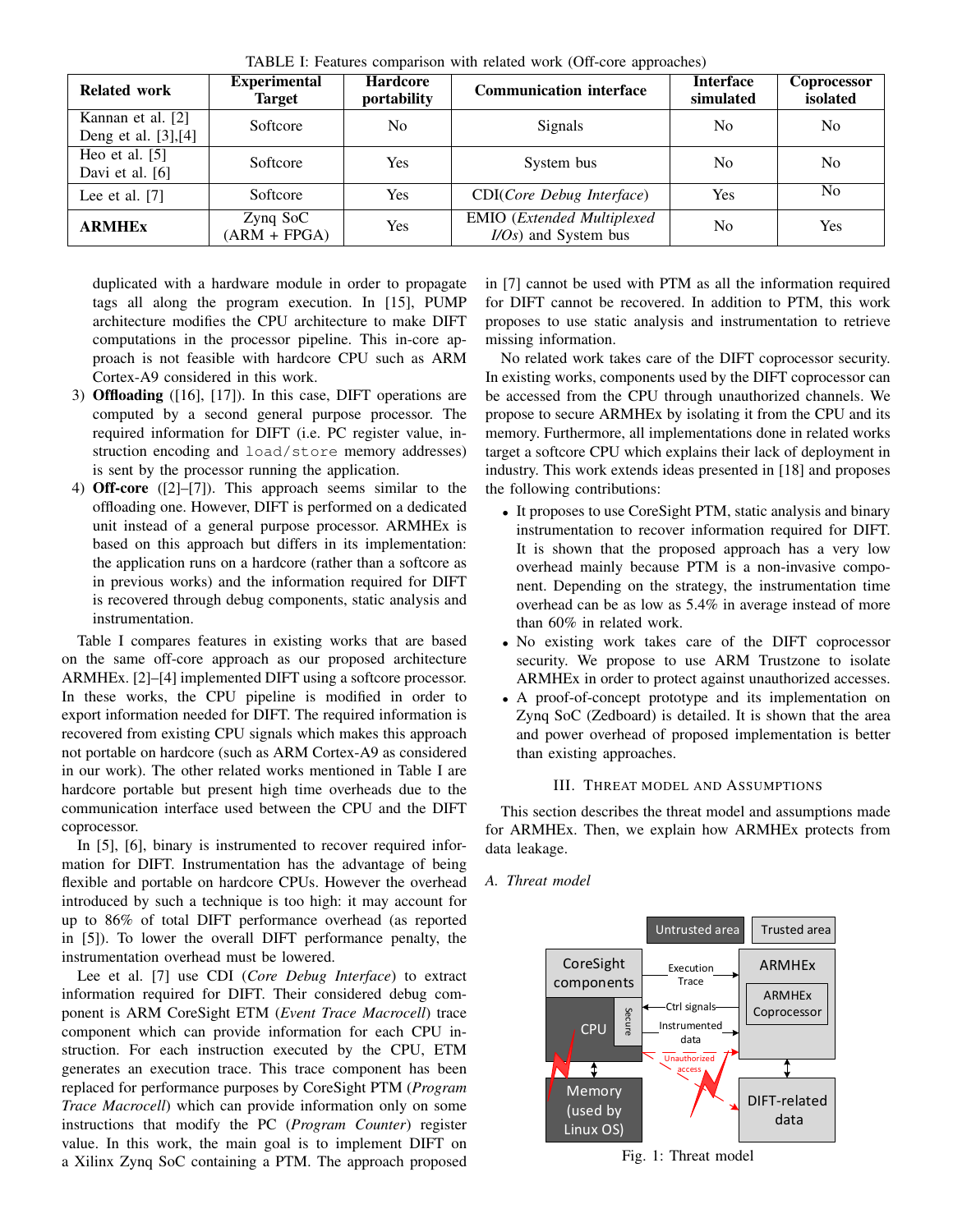Figure 1 presents an overview schematic of an embedded system where ARMHEx is implemented. A default ARMHEx implementation is composed of a CPU (possibly multicore) and the extension ARMHEx which is implemented in the reconfigurable logic (both with a dedicated memory). We assume that our adversaries can launch a malicious application that contains software vulnerabilities. For instance, they can try to take advantage of buffer overflows, SQL injection, cross-site scripting or data leakage. Furthermore, adversaries may try to access the content of ARMHEx components or DIFT memory. For instance, an attacker can try mapping and writing to DIFT memory section used by ARMHEx. In this work, we consider that only following communication channels between CPU and ARMHEx are secure (*Execution trace*, *Control signals* and *instrumented data* in Figure 1). Furthermore, physical attacks are not considered (side-channel attacks, probing, JTAG attacks, memory attacks such as cold boot, EM injections...) in this work.

Our first goal is to prevent from user-space software attacks. ARMHEx uses DIFT to monitor information flows at execution time to prevent from these software attacks. Our second goal is to make sure that the specified trusted area is inaccessible from untrusted area through non-secure channels (colored in red in Figure 1). As an attacker may read or write to ARMHEx or its DIFT memory, reads/writes must not be allowed. ARMHEx uses ARM Trustzone to prevent from unauthorized access (writes or reads) to trusted area. We do not take into account any attacks originating from the secure world.

#### *B.* Example : DLP *(Data Leakage Prevention)*

As an introduction about DIFT implementation within the ARMHEx framework, an example of DLP is shown in Listing 1. It opens a file depending on user type (root or normal user), copies the file contents in a buffer and prints it. In order to avoid data leakage, the buffer should not be printed if it contains secret data as it may be the case if the user is root.

```
char buffer[20]; FILE *fs;if(qeteuid() := 0) { // user}fs = fopen("welcome", "r"); // publicif(!fs) exit (1);else{ // root
      fs = fopen("passwd", "r"); // secretif(!fs) exit(1);fread(buffer, 1, sizeof(buffer), fs);
    fclose(fs);
10 printf("Buffer Value: %s \n", buffer);
```
Listing 1: Example code for DLP

ARMHEx operates on assembly instructions which facilitates DIFT implementation for all programming languages. The example code shown in Listing 1 is compiled for Zynq SoC to obtain the assembly code which is stored in memory used by Linux OS. System calls (e.g. write system call that is called for printf function call) need to be modified to send tag related information to ARMHEx coprocessor. For this purpose, an OS (*Operating System*) integrating support for DIFT such as Blare [19] will be considered in future works.

The first operation in order to implement DIFT is tag initialization. On line 1 of Listing 1, the tags of buffer and fs need to be initialized. Two levels of security (private and public) are considered in this work. The OS sends the tag value, address and size of buffer to the ARMHEx coprocessor. The allocated space for buffer is marked with a tag that can be of different size. The fs FILE pointer will be initialized with a tag according to the executed branch (if or else). The information about which branch is executed is obtained using PTM. If the user is not root, lines 3 and 4 are executed. In this case, the tag of  $fs$  is set to public as welcome file is public. Otherwise, lines 6 and 7 are executed. As passwd file is considered as secret, the tag of fs is set to secret.

On line 8, the tag of buffer is set to the tag of fs which can either be public or secret depending on the executed branch (if or else). This operation is performed by ARMHEx coprocessor. The tag check operation happens on line 10 when buffer is sent outside to the standard output. ARMHEx coprocessor sends tag value of buffer to the CPU: if it is secret, then a violation has occurred (a secret information is being sent outside the system) and an exception is raised. This example shows how ARMHEx uses the three operations required to implement DIFT described in Section I. Tag initialization and tag check operations need OS support while ARMHEx coprocessor alone is responsible for tag propagation.

#### IV. PROPOSED APPROACH

A DIFT implementation is efficient when required information is obtained in the shortest possible time. ARMHEx coprocessor requires at least three pieces of information to compute tags propagation:

- 1) PC register value.
- 2) Instruction encoding.
- 3) load/store memory addresses.

PC register value and some memory addresses are partially recovered using CoreSight components. Missing information about memory addresses and instruction encoding is obtained through static analysis and instrumentation.

#### *A. Recovering information required for DIFT*



Fig. 2: CoreSight components in Xilinx Zynq

*1) CoreSight components:* CoreSight components (Figure 2) are a set of IP blocks providing hardware-assisted software tracing. These components are used for debug and profiling purposes. For instance, they can be used to find software bugs and errors or even for CPU profiling (number of cache misses/hits and so on). ARMHEx uses these components to retrieve information on some instructions committed by the CPU at runtime. The most important classes of CoreSight components are detailed in following paragraphs.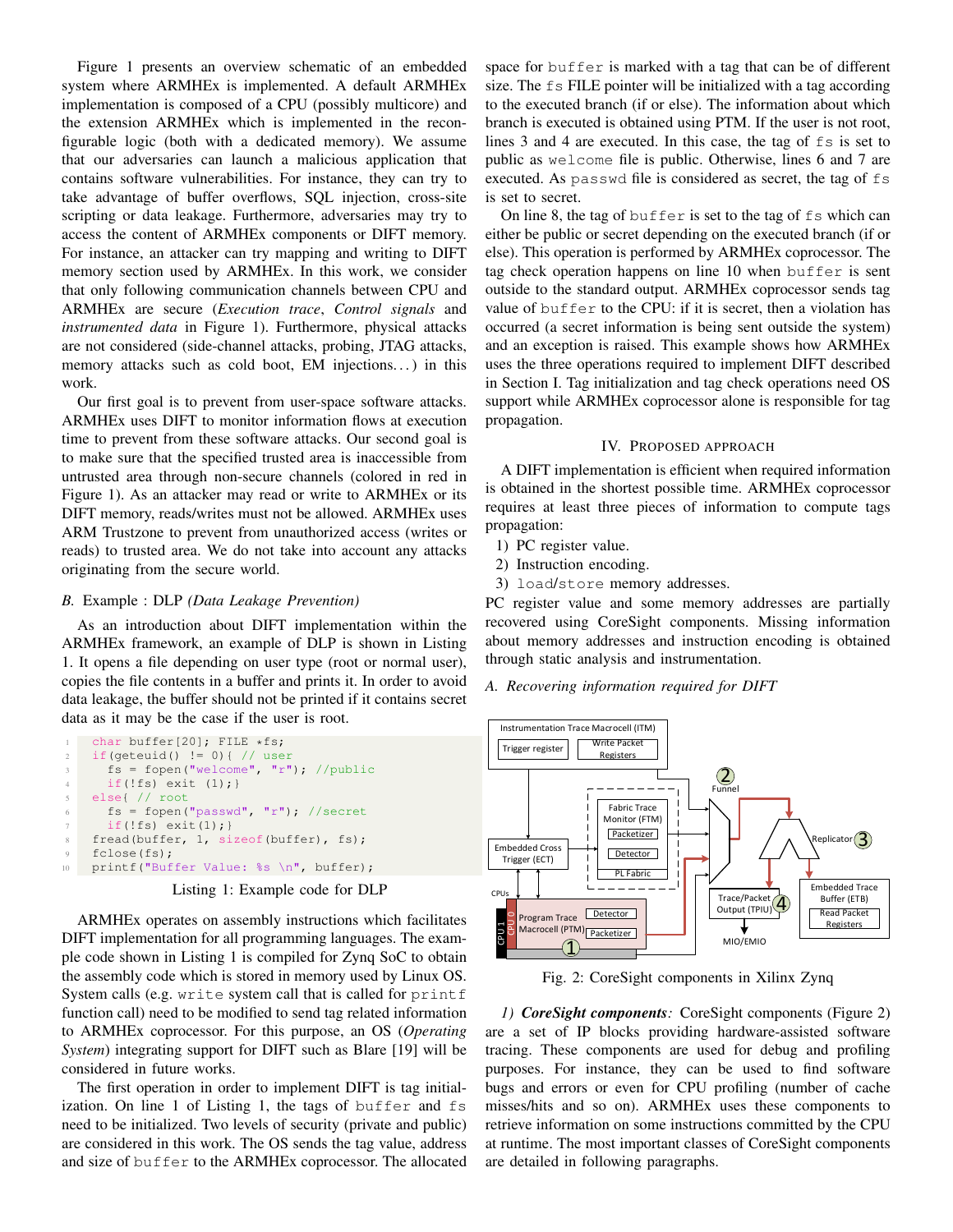*a)* Source: The PTM  $(1)$  generate execution traces for each waypoint (instructions that modify the program flow). A waypoint can be any of the following instructions: any indirect branches, conditional and unconditional direct branches, all exceptions, any instruction that changes the instruction set state or security state of the processor. Each time a waypoint occurs, the PTM generates a trace describing this waypoint. Table II shows an example of a trace output. The trace always starts with synchronization packets A-Sync and I-Sync. Then, each time a waypoint instruction is executed, a trace is generated. For instance, bl and beq instructions generate trace packets. If a BAP packet is generated, it means that the branch was taken. Otherwise, an Atom packet is generated. The PTM generates 11 different types of trace packets which are described in PFT (*Program Flow Trace*) specifications [20]. Packets relevant for ARMHEx are summed up in Table III.

|  |  |  |  | TABLE II: Example code and corresponding trace |  |
|--|--|--|--|------------------------------------------------|--|
|--|--|--|--|------------------------------------------------|--|

| <b>Address</b> | <b>Assembly code</b>   | Trace packets type |
|----------------|------------------------|--------------------|
|                |                        | A-Sync, I-Sync     |
| 860c           | sub $r0$ , $r1$ , $r2$ |                    |
| 8610           | b1 8480                | <b>BAP</b>         |
| 8614           | mov r3, r0             |                    |
| 8618           | $1dr$ r3, [sp, #-8]    |                    |
| 861c           | cmp $r3$ , $\#0$       |                    |
| 8620           | beg $864c$             | BAP or Atom        |
| 8624           | str $r1$ , $[r3, r2]$  |                    |

The most important PTM feature used in ARMHEx is branch broadcasting which allows to obtain all branch addresses in the trace. The corresponding Linux driver did not implement this feature. We developed a patch that enables the use of branch broadcasting in Linux driver. The patch is currently under integration in the next Linux kernel release. Furthermore, PTM can be configured in different modes: it can trace all code or regions specified by start and end addresses. This feature is essential in ARMHEx as it needs traces of specific region of an application. For instance, we trace only .text section of a binary and its loaded libraries.

TABLE III: Relevant PFT packets in ARMHEx

| Packet name | <b>Packet Description</b>                       |
|-------------|-------------------------------------------------|
| A-Sync      | Alignment synchronization                       |
| $I-Sync$    | Instruction synchronization (contains PC value) |
| <b>BAP</b>  | Branch address packet (contains branch address) |
| Atom        | Precise whether a branch was taken or not taken |

*b) Link:* Funnel  $(2)$  and Replicator  $(3)$  are two components included in Xilinx Zynq SoCs: they transport the trace between source and sink components. Funnel takes care of merging traces from multiple sources into a single one: if both Cortex-A9 cores need to be traced, both PTMs must be enabled; furthermore, a source ID is assigned in order to identify each core from the Funnel point of view: it allows multicore debug tracing [21]. The Replicator duplicates the trace sent by Funnel and forwards it to sink components.

*c) Sink:* Traces can be transmitted to two components: ETB (*Embedded Trace Buffer*) is a small 4KB memory where traces can be stored (not used in this work); otherwise, TPIU (*Trace Port Interface Unit*  $(4)$  is an entity able to export traces towards the reconfigurable logic.

In order to make sure that each change in the program flow is contained in trace sent by PTM, conditional execution must be disabled for instructions other than branches. Almost all instructions in ARM instruction set can be executed conditionally and can alter the program flow. However, these instructions are not traced by PTM. As a result, a LLVM pass has been created to allow conditional execution only for branch instructions. All other conditional instructions (e.g. addeq) are converted to a conditional branch (bne) followed by a normal instruction (add). This way, each change in program flow is contained in the execution trace generated by PTM. In other words, ARMHEx can determine which basic block is currently being executed. However, it does not know which tags need to be propagated inside each basic block. Static analysis allows to recover such information by generating tag dependencies instructions.

*2) Static analysis:* Table II shows a sample code used to illustrate how static analysis is used in ARMHEx. Instructions at address 860c, 8614, 8618, 861c and 8624 do not produce any trace. In order to recover information about all other instructions not contained in trace, the source code is statically analyzed before program execution. The static analysis will generate a tag dependencies instruction that must be executed by ARMHEx coprocessor.

TABLE IV: Example tag dependencies instructions

| <b>Example Instructions</b> | Tag dependencies instructions |
|-----------------------------|-------------------------------|
| sub $r0$ , $r1$ , $r2$      | $r0 = r1 + r2$                |
| mov r3, r0                  | $r3 = r0$                     |
| str $r1$ , $[PC, #4]$       | $@$ Mem $(PC+4) = r1$         |
| $1dr$ r3, [SP, #-8]         | $r3 = (Mem(SP-8))$            |
| str $r1$ , $[r3, r2]$       | $@Mem(r3+r2) = r1$            |
| (a)                         |                               |

Table IV shows the code which do not produce any trace (a) and corresponding tag dependencies (b).  $\mathbf{r}$  is used to denote the tag of register r. For instance, for the first instruction in Table IV(a), the corresponding tag dependencies instruction is to associate tags of operands  $r1$  and  $r2$  towards the tag of destination register  $r \theta$ . Tag dependencies instructions are generated by analyzing the assembly representation. For each instruction, we determine operands type (register, memory or immediate) and their value. By using the types of operands, we can determine the information flows that takes place between the operands. For instance, if the first instruction of Table IV (a) is considered, we can determine that the three operands are registers. By determining registers number, we can determine the information flow. For all instructions that do not produce trace, we analyze instruction encoding and semantics to generate tag dependencies instructions. Furthermore, an instruction is added to keep track of SP value in ARMHEx. It is done for each CPU instruction that changes SP value directly (e.g. sub SP, SP, #4) or indirectly (e.g. push).

*3) Instrumentation:* In Table IV, ldr and str instructions contain memory addresses. These addresses need to be known to propagate their associated tags. There are three types of memory instructions :

(i) PC-relative (e.g. 3rd instruction of Table IV)

- (ii) SP-relative (e.g.  $4<sup>th</sup>$  instruction of Table IV)
- (iii) Register-relative (e.g.  $5<sup>th</sup>$  instruction of Table IV)

We can define two possible strategies to recover addresses contained in memory instructions. Both these strategies provide the same coverage as the related work instrumentation.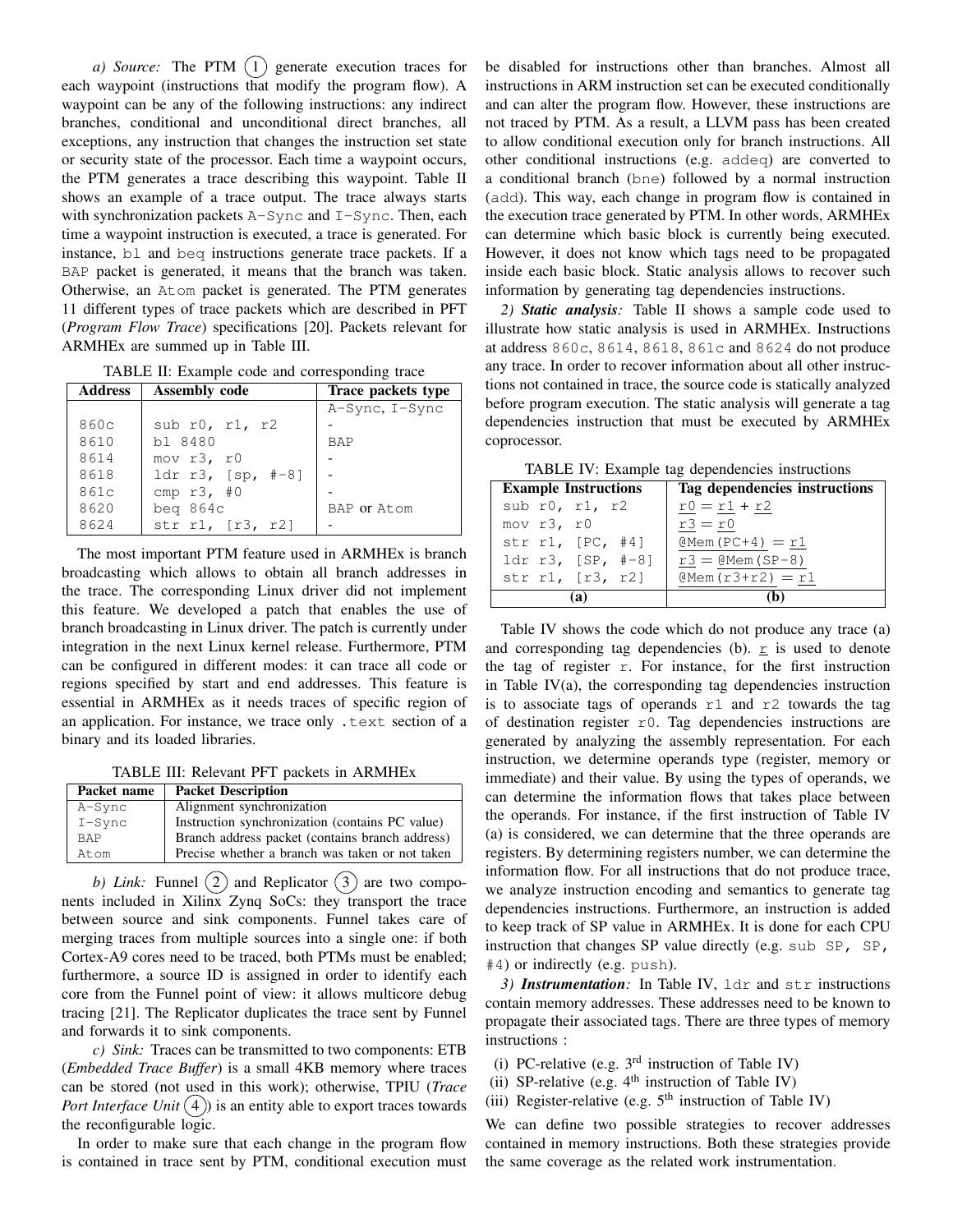- Strategy 1. Each memory instruction is instrumented in order to send memory address(es) to ARMHEx coprocessor.
- Strategy 2. From all memory instructions, only registerrelative instructions (iii) are instrumented. ARMHEx coprocessor knows the value of PC register thanks to the trace. Therefore, we do not need to instrument PC-relative memory instructions. Furthermore, the initial value of SP is sent to ARMHEx coprocessor when the program is launched which can keep track of SP value changes thanks to instructions inserted during static analysis. The SPrelative memory instructions do not need to be instrumented.

#### *B. Security of the hardware extension*

The overall architecture is shown in Figure 3. Existing works do not take into account the security of hardware DIFT extensions. It is important to protect hardware modules and memory sections from being modified through unauthorized channels. For instance, if a memory section used by ARMHEx coprocessor is modified by the software running on the Cortex-A9 core, ARMHEx coprocessor may produce false negatives or false positives. To avoid unauthorized access to ARMHEx, we propose to use ARM Trustzone to ensure that the CPU (untrusted part) cannot access components used by ARMHEx coprocessor. The Linux OS runs in non-secure world. In addition, the devices and memory used by Linux OS are declared as non-secure while ARMHEx and memory used by ARMHEx are declared as secure. When a non-secure element writes to a secure element, the operation will fail on check of NS (*Non-Secure*) bit. Similarly, if a non-secure element tries to read a secure element, the read will fail. ARM Trustzone is used to isolate ARMHEx with ARM CPU core.

#### V. ARMHEX DESIGN

ARMHEx is quite different from existing solutions, especially regarding how information needed for DIFT are recovered. This section explains the ARMHEx components used in this work as well as the operations done by the ARMHEx coprocessor.



Fig. 3: Internal architecture of an ARMHEx-based system

#### *A. ARMHEx components*

The PFT decoder  $(1)$  is a state machine that decodes trace packets received from CoreSight components. As the trace is sent at 250 MHz by the TPIU, it needs to be decoded at the same frequency to avoid unnecessary storage overhead. The PTM sends different types of packets to analyze the code being executed on the CPU. Each type of packet has its own packet

FSM (*Finite State Machine*) and a global state machine controls packet FSMs. Finally, decoded traces are stored in AXI Block RAM.

The TRF (*Tag Register File*  $(2)$ ) is a register file that stores tags for each of 16 ARM CPU registers and 32 NEON registers. The Config IP  $(3)$  is an AXI slave IP containing a set of registers that provides a communication channel between the CPU and the ARMHEx coprocessor: it is used to configure tag propagation rules, send the initial value of SP and for debug purposes. Buffer  $(4)$  is a FIFO (AXI Slave write-only interface and a custom interface for read channel) that contains instrumented memory addresses.

Tags for memory addresses are stored in the tag space memory section (a). Tag dependencies ((b) in Figure 3) is also a memory section containing tag dependencies instructions obtained through static analysis (currently implemented with the Capstone disassembler API [22]). The structure of this memory section is shown in Figure 4 (inspired from a memory section layout in [5]). The upper part contains offset/jump addresses used to locate tag dependencies instructions related to basic blocks. At each basic block jump address, the header contains information such as the basic block size, information on how to decode the instructions. Then, there are instructions to be executed by the ARMHEx coprocessor.



Fig. 4: Tag dependencies structure layout

#### *B. ARMHEx operations*

ARMHEx coprocessor computes tags for each tag dependencies instruction and checks the tags to detect a possible attack. Following steps are done to perform DIFT operations:

- 1) Reading decoded trace stored in AXI BRAM block.
- 2) Looking for corresponding basic block in tag dependencies section by reading the basic block jump table.
- 3) Reading basic block header, reading the tag dependencies instruction and decoding it.
- 4) For each tag dependencies instruction, looking for tags of source operands either in memory or TRF.
- 5) Computing tag of destination operand depending on current propagation rules stored in Config IP.
- 6) Updating corresponding tag in memory or TRF.
- 7) Checking for security policy violation and if a violation occurs raise an interruption.

The ARMHEx coprocessor, running at 100 MHz, need to be synchronized with the ARM CPU, running at 667MHz, in order to catch up. The synchronization is done on system calls as in previous works.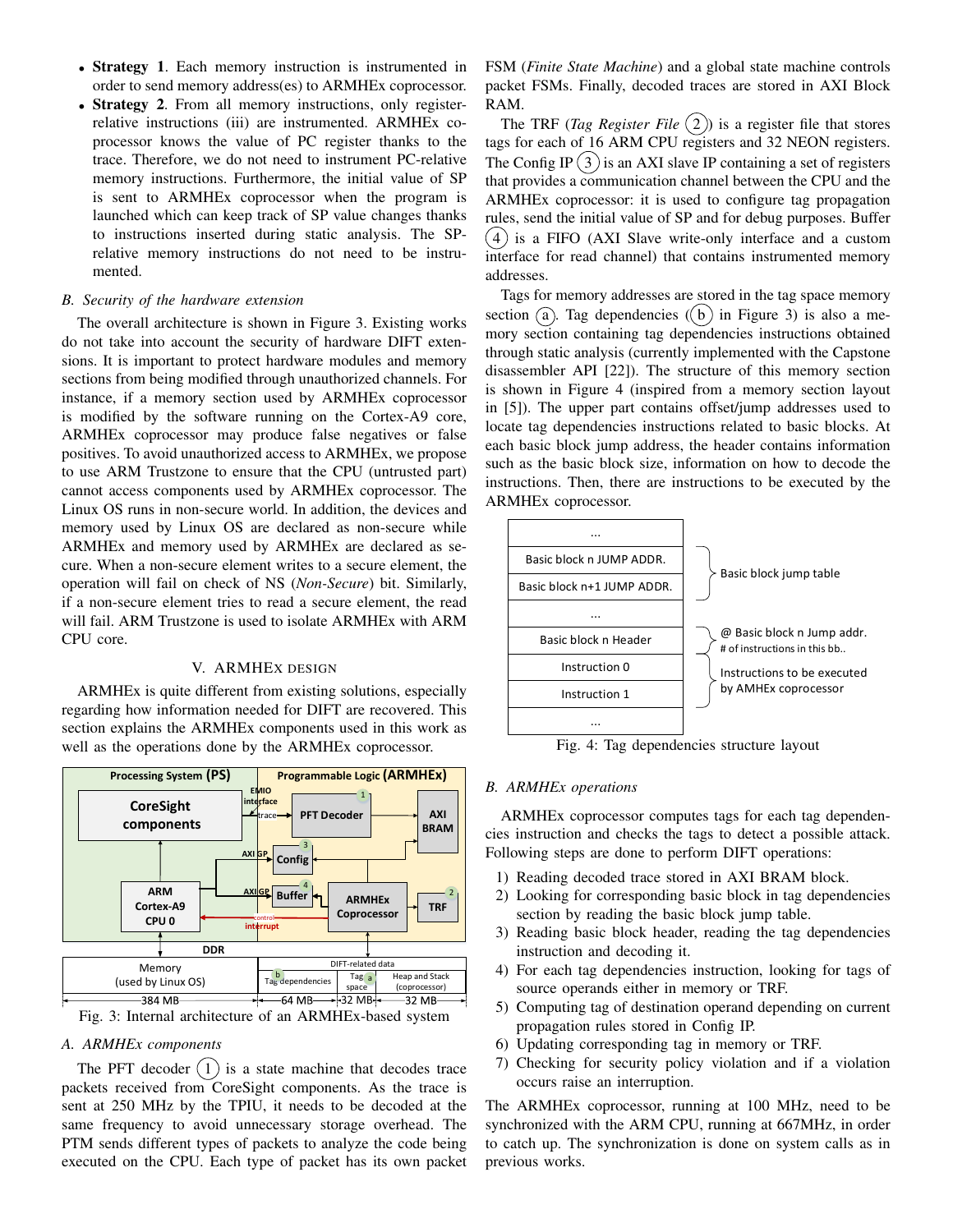#### VI. IMPLEMENTATION RESULTS

Implementations were done with Vivado 2016.4 tools on a Xilinx Zedboard including a Z-7020 SoC (dual-core Cortex-A9 running at 667MHz and an Artix-7 FPGA). The FPGA logic has around 85K logic cells and 560 KB of Block RAMs. The ARMHEx coprocessor is implemented in a Microblaze softcore for this proof-of-concept. The goal of our evaluation is to prove the following points:

- Proposed strategies allow to recover required information for DIFT and reduce instrumentation time overhead (as this is the major factor of slowdown in existing works DIFT implementation).
- Security level provided by ARMHEx.
- Efficiency of ARMHEx compared to related works.

#### *A. Time overhead analysis*

| TABLE V: Average execution time for custom benchmark |  |  |
|------------------------------------------------------|--|--|
|                                                      |  |  |

| <b>MiBench</b><br>applications | CoreSight<br>components<br>disabled (in ms) | CoreSight<br>components<br>enabled (in ms) |  |
|--------------------------------|---------------------------------------------|--------------------------------------------|--|
| bitcount                       | 2.11                                        | 2.12                                       |  |
| susan                          | 29.29                                       | 29.35                                      |  |
| jpeg                           | 12.74                                       | 12.60                                      |  |
| dijkstra                       | 355.51                                      | 355.18                                     |  |
| patricia                       | 177.92                                      | 176.94                                     |  |
| blowfish                       | 13.94                                       | 13.87                                      |  |
| rijndael                       | 37.18                                       | 37.12                                      |  |
| sha                            | 117.48                                      | 117.88                                     |  |
| CRC32                          | 4132.31                                     | 4131.62                                    |  |
| <b>FFT</b>                     | 5.75                                        | 5.82                                       |  |
| stringsearch                   | 8.58                                        | 8.45                                       |  |

*1) CoreSight components overhead:* MiBench applications were tested with and without enabling CoreSight components. The negligible time difference observed in Table V is introduced by non-deterministic events (such as context switches). Verge et al. [23] showed that an execution time overhead could occur if traces are stored in the ETB. In this work, as shown in Table V, the time overhead of CoreSight components is negligible for two main reasons. First of all, the CoreSight PTM trace component is non-intrusive as it operates on a list of committed CPU instructions in parallel. The second reason is due to the configuration of CoreSight components: TPIU is used as a trace sink.

*2) Static analysis:* The static analysis does not add execution time overhead as it is performed before executing the application. However, it adds a static binary size overhead that corresponds to the storage of dependencies (i.e. output of static analysis). The communication overhead of ARMHEx is only due to code instrumentation.

*3) Instrumentation overhead:* The instrumentation time overhead is proportional to the number of instrumented instructions. Figure 5 shows the percentage of instrumented instructions over different strategies. In [5], in order to recover memory addresses, each branch instruction (b/beq/bne/..., bl/blx) as well as memory instructions are instrumented. Furthermore, another instruction is added for each direct branch in order to detect changes in the program flow. This strategy is referred as *Related work instrumentation* in Figure 5.

In this work, there is no need to instrument branch instructions thanks to CoreSight components. Then, we have two strategies.



Strategy #1 consists in instrumenting all memory instructions while strategy #2 only takes care of memory instructions relative to registers. For both strategies, instructions are added to send needed information to the buffer implemented in the reconfigurable logic.

The average time overhead for strategy #1 is 24.6% while it reaches 53.7% for related work instrumentation strategy. The average time overhead for strategy #2 is 5.37% which is better than the overhead of 60% reported by Heo et al. [5]. For some applications (such as dijkstra, rijndael or CRC32), the instrumentation overhead (for strategy #2) is less than 2%: it is due to the fact that there are few register-relative memory instructions in these applications.

#### *B. Area*

Area results are shown in Table VI. Most of the FPGA area is filled by the AXI interconnect  $(5.87\%)$ , Config IP  $(5.20\%)$  and the Microblaze softcore (4.62%). Other IPs occupy less than  $1\%$ of the FPGA area in terms of slices.

| <b>IP</b> Name          | <b>Slice LUTs</b> | <b>Slice Registers</b> | Slice (in $\%$ ) | <b>BRAM Tile</b> |
|-------------------------|-------------------|------------------------|------------------|------------------|
| <b>Microblaze</b>       | 1578              | 1407                   | 614 (4.62)       |                  |
| <b>MDM</b>              | 102               | 110                    | 40(0.30)         | $_{0}$           |
| Local memory            | 14                |                        | 11 (0.08)        | 32               |
| <b>PFT</b> Decoder      | 105               | 211                    | 60(0.45)         | $\Omega$         |
| <b>AXI TRF</b>          | 53                | 105                    | 24(0.18)         |                  |
| Config                  | 914               | 2141                   | 692 (5.20)       | 0                |
| <b>AXI</b> Interconnect | 1788              | 2436                   | 781 (5.87)       | 0                |
| <b>BRAM</b>             | 2                 |                        | 1(0.01)          | $\overline{c}$   |
| <b>BRAM</b> Controller  | 157               | 168                    | 59 (0.44)        | 0                |
| Miscellaneous           | 641               | 586                    | 171 (1.29)       | 0                |
| Total Design            | 5354              | 7168                   | 2453             | 41               |
|                         | $(10.06\%)$       | $(6.74\%)$             | $(18.44\%)$      | $(29.29\%)$      |
| <b>Total Available</b>  | 53200             | 106400                 | 13300            | 140              |

TABLE VI: Area results of ARMHEx on Xilinx Zynq Z-7020

In this work, ARMHEx targets a single Cortex-A9 core. Implementation results show that a Cortex-A9 dual-core, such as the one included in the Zynq Z-7020, could be easily protected. In the current configuration, the ARMHEx infrastructure could cover up to 5 Cortex-A9 cores simultaneously.

#### *C. Security evaluation*

To evaluate ARMHEx, we tested the example presented in Section III-B. When the application is run as normal user, the program terminates correctly. However, when it is run as root user, ARMHEx coprocessor interrupts CPU to stop the application. It shows that ARMHEx can detect security policy violations.